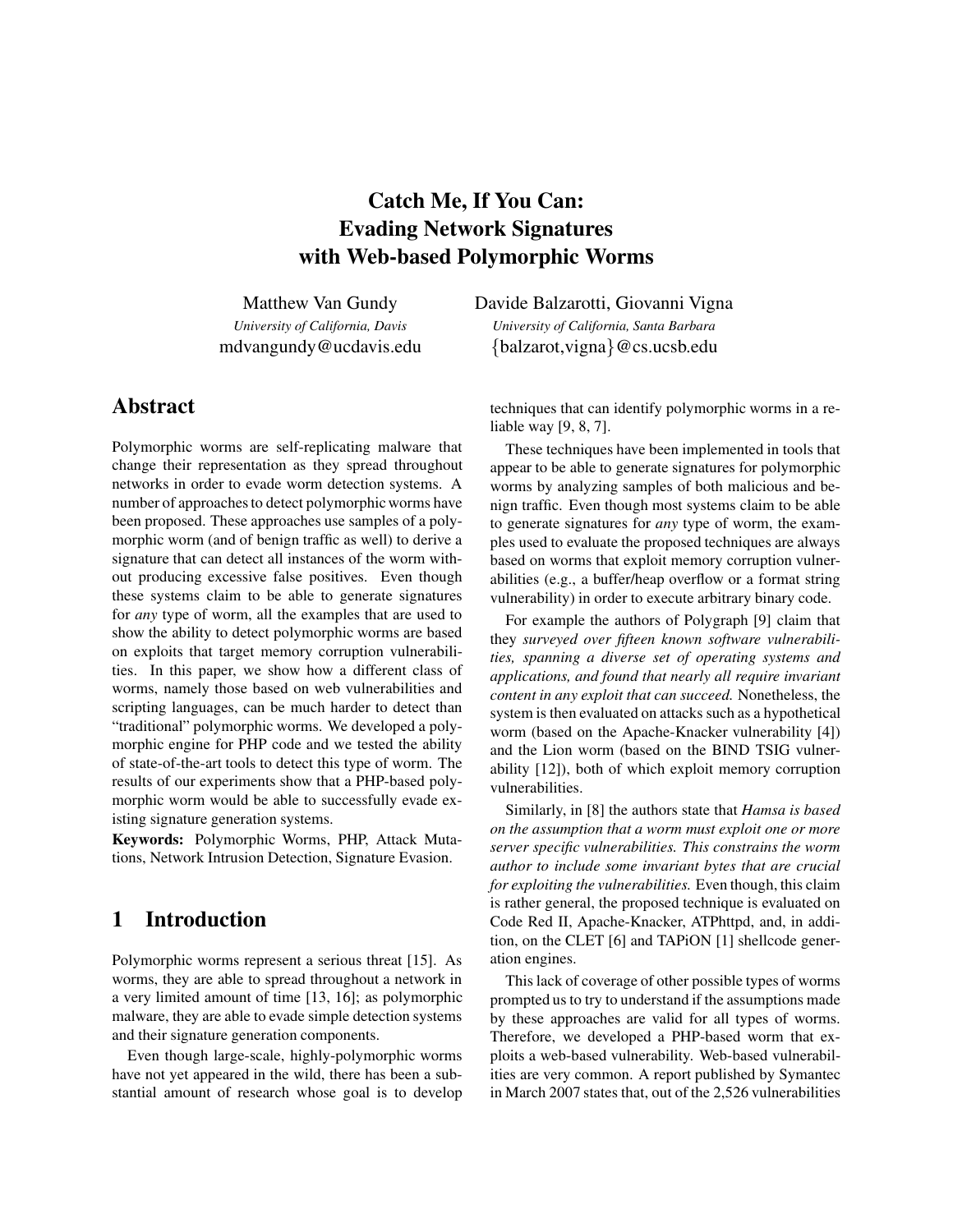that were documented in the second half of 2006, 66% affected web applications [14], and many web-based vulnerabilities allow for arbitrary code execution.

Therefore, we developed a polymorphic engine for PHP, we created a polymorphic worm that exploits an arbitrary code execution vulnerability, and we evaluated it with respect to two state-of-the-art tools for polymorphic worm detection, namely Polygraph and Hamsa. The results show that our PHP-based worm is able to evade detection by existing pattern extraction tools.

The contributions of this paper are the following:

- We developed PHolyP, a PHP polymorphic engine that is able to encrypt a PHP payload and obfuscate the corresponding decryption routine.
- We developed a polymorphic worm that exploits a PHP arbitrary code execution vulnerability, and, for the first time, we analyzed the ability of existing polymorphic worm detection systems to identify this class of worms, showing that this type of worm is able to evade detection by Hamsa and Polygraph.

The rest of this paper is structured as follows. In Section 2, we present our PHP polymorphic engine. In Section 3, we present how the detection systems being evaluated operate. Then, in Section 4, we describe our PHPbased worm, and how we experimentally evaluated the detection rate of the systems being analyzed. Section 5 presents related work on evasion of polymorphic worm detectors. Finally, Section 6 briefly concludes.

# 2 PHolyP: A Polymorphic PHP Engine

In the virus literature, the term "polymorphism" describes an approach used to modify a virus' code in order to hide its presence from anti-virus software [3].

The same technique can be applied to any form of malicious code. In particular, a *polymorphic* worm is a worm that changes its appearance at each infection. In general, this is achieved by encrypting the worm body each time with a different key, and by appending (or prepending) the code required to decrypt and execute the payload. The encrypted body also carries a special module (usually called *polymorphic engine*) that is responsible of generating a different decryption routine at each infection.

A perfect polymorphic worm should not contain any recurring pattern of bytes that can be matched by a signature-based intrusion detection system. However, writing a perfect polymorphic code is a very difficult task.

For example, the results of a recent experiment [8] have shown how even the best mutation engines available for binary code leave distinctive traces that can be identified by a properly-written set of signatures.

Our target is to show how, using a web-based worm written in a scripting language, it is possible to easily achieve a level of polymorphism that can evade the current state-of-the-art systems for polymorphic worm detection.

To support our hypothesis, we designed and implemented a polymorphic engine for the PHP language. The engine was then integrated in an automated tool called *PHolyP*. PHolyP takes a PHP source file as input and generates the polymorphic version of the code as output. Both the user code and the polymorphic engine are encrypted with a random key and the result is placed in a temporary variable. At runtime, a decryption routine decrypts the payload, retrieves the original code, and finally executes it through an eval statement.

The only part of the code that can potentially be matched by a signature is the decryption routine. To avoid the presence of any constant sequence of bytes, a number of transformation techniques are applied to the generation of the decryption code:

- *Randomization of variables names*: the name of each PHP variable is substituted with a random string of variable length.
- *Randomization of the cryptographic routine*: the cryptographic algorithm used to encrypt/decrypt the worm body is randomly chosen at each worm propagation. The current implementation chooses between a simple XOR-based encryption, DES, 3DES, BLOWFISH, and XTEA algorithms.
- *Comment insertion*:

randomly generated comments are inserted inside each line of code. The comment position and the delimiter character are also randomly chosen. For example, the assignment

 $$X = 2;$ 

can be obfuscated introducing a number of innocuous comments as follows:

 $$X\x4B88*>=\x-(4+3x+2;#blab)$ 

• *Space separator substitution*: separator characters can either be removed, or re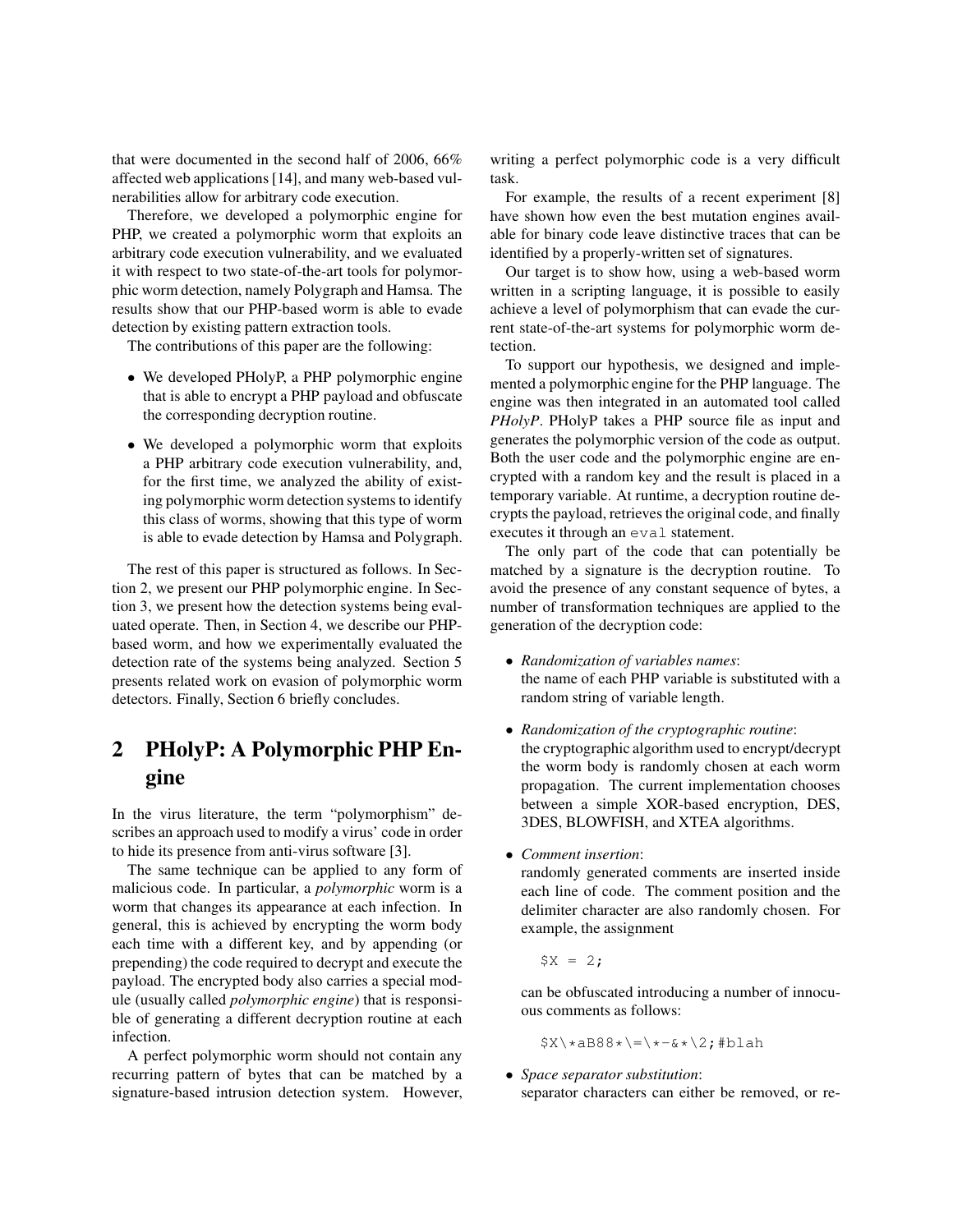placed with an arbitrary number of spaces, tabs, newlines, or any combination thereof.

• *NOP insertion*:

the code is modified by interleaving a number of NOP-equivalent instructions with the legitimate decryption code. A NOP-equivalent instruction is an instruction that does not affect the execution of the program. For example, fake assignments or useless function calls can be inserted anywhere in the program. A very simple and easily randomizable NOPlike instruction can be generated as a consequence of the fact that the PHP interpreter ignores any line containing just a variable name or bare string. For example:

 $$A = 1;$  $$B = 2;$ 

becomes:

 $SA = 1;$ \$aX77\_aA9AFF0fa\_s;  $$B = \overline{2}$ ; URqSbhgJ6ahoDlSY8;

• *Instruction shuffling*:

some of the decryption routine's instructions can be safely reordered without altering the code behavior. For instance, the order in which variables are declared does not affect the execution of the decryption routine.

• *Function name randomization*:

in PHP, function names are case-insensitive. This allows the polymorphic engine to randomly change the case of the letters that compose any function name in the code.

• *Code nesting*:

in order to reduce the total number of semicolons, the polymorphic engine collapses some of the decryption instructions, nesting most of the instruction together inside a single line. For example:

 $$x = "...";$  $\gamma =$  decrypt  $(\frac{2}{3}x)$ ; eval(\$y);

becomes:

eval(decrypt("..."));

• *String delimiter substitution*:

this simple transformation can be used to substitute all the string delimiters with either single quotes or double quotes. This can be very important, because the frequent appearance of a specific type of quotes would easily be detected by the signature generation tools.

• *Function calls through randomly split string variables*:

another PHP feature that is very useful when obfuscating the code is the ability to invoke a function using a variable that contains the function name. For example, in order to call the strlen function, in PHP it is possible to use the following code:

```
$temp = "strlen";
\sin^2 = \sin \sin(\sin \theta);
```
This functionality, combined with the fact that strings can easily be obfuscated and split in many different pieces, allows our polymorphic engine to obfuscate each function call in a very effective way. For example:

 $$x = strlen(Sy)$ ;

becomes:

```
$tmp1 = "e"."N";$tmp2 = "S". "trL".$f = $tmp2 .$tmp1;$x = $f(Sy);
```
While effective in obfuscating PHP code, some of the previous transformations can leave in the program some recognizable footprints (such as an anomalous number of comment-delimiting characters). In order to avoid the presence of these patterns, PHolyP applies only a random subset of all the possible transformations to generate a certain worm instance. PHolyP does not, however, attempt to evade anomaly detection (or other non-pattern extraction) systems.

The current implementation of the PHolyP polymorphic engine consists of only 408 lines of PHP code.

## 3 Detection of Polymorphic Worms

Signature generation systems, such as Polygraph and Hamsa, attempt to derive signatures for polymorphic worms from pools of network traffic (reassembled application layer traffic from a number of different network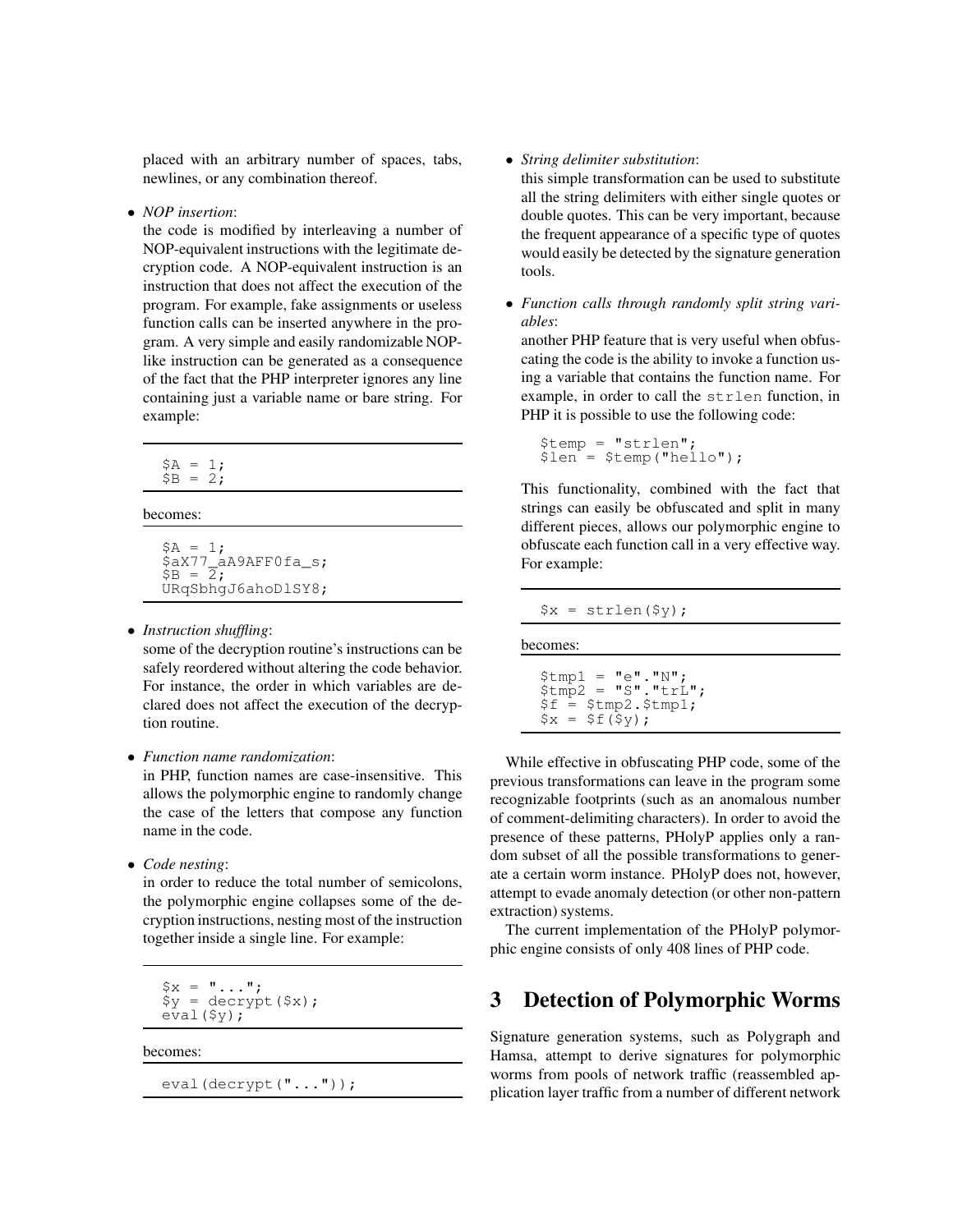connections). Before being fed to the signature generation system, a flow classifier separates network traffic into two pools: the innocuous pool and the suspicious pool. The innocuous pool contains traffic known to be legitimate, while the suspicious pool contains traffic believed to contain worm instances.

The goal of signature generation is to output one or more signatures which match a large fraction of the network flows in the suspicious pool while matching at most a very small fraction of the innocuous pool (0.001% is typically considered acceptable). Failing to match a worm instance is known as a *false negative* while matching an innocuous flow is known as a *false positive*. In the following, we use the terms *false positive* and *false negative* to refer to both flows in the training pools and flows in the testing pools.

Both Polygraph and Hamsa begin signature generation by extracting tokens (substrings) from the suspicious pool when they appear in a fraction of flows greater than some threshold (3 flows for Polygraph, 15% for Hamsa). The systems differ in the way in which they handle tokens that are substrings of another token. Polygraph only keeps such a token if its occurrence independent of the other tokens is above the token extraction threshold. By contrast, Hamsa keeps all tokens regardless of whether or not they occur independently.

Both systems then attempt to find a combination of tokens that yields a good signature. The strategy employed depends on the type of signature being generated.

• *Polygraph Conjunction*:

Polygraph's Conjunction signatures consist of a set of tokens. A flow matches a signature if, for each token  $t_i$  in the signature,  $t_i$  is also contained in the flow. A Conjunction signature for a single flow is the set of tokens present in that flow. To generalize a Conjunction signature to multiple flows, Polygraph takes the intersection of the signatures for all flows in question.

• *Polygraph Token Subsequence*:

Polygraph's Token Subsequence signatures are an ordered set of tokens. A flow matches a signature if, for each token  $t_i$  in the signature,  $t_i$  occurs in the flow and for all  $t_i, t_j$ , if  $t_i$  occurs before  $t_j$  in the signature,  $t_i$  must occur before  $t_j$  in the flow. A Token Subsequence signature for a single flow is the ordered set of tokens which appear in the flow. To generalize a Token Subsequence signature, Polygraph uses a string alignment algorithm which attempts to maximize the number of consecutive matches in the resulting sequence.

#### • *Hamsa Multiset*:

Hamsa's Multiset signatures are a set of tokenfrequency 2-tuples. A flow matches a signature if, for each signature token  $t_i$  and the associated frequency  $n_i$ , the flow has at least  $n_i$  occurrences of  $t_i$ .

To create Multiset signatures Hamsa employs a model  $\Gamma(\cdot)$  that allows it to generate signatures in a greedy fashion. The  $\Gamma(\cdot)$  model bounds the maximum allowable false positive rate that a signature may have among the training flows as a function of the number of tokens in the signature. Hamsa begins with the empty signature. At step  $i$ , Hamsa considers the tokens that, when added to the current signature, have a false positive rate less than  $\Gamma(i)$ . Among these tokens, Hamsa chooses the token that is contained in the largest fraction of the suspicious pool. The process continues until there is no such token or the maximum number of tokens (15) has been chosen.

After generating a signature, Hamsa attempts to lower the potential false positive rate by extending the length of all tokens in the signature as long as they do not decrease the signature's coverage in the suspicious pool.

When generating signatures, Polygraph can employ a technique called Hierarchical Clustering. Without Hierarchical Clustering, signature generation regards the entire suspicious pool as a single cluster and outputs a single signature for the whole pool. When employing Hierarchical Clustering, Polygraph places each suspicious pool flow into its own cluster and generates a signature for each cluster. It then iteratively merges the two clusters that, when combined, will yield a signature with the lowest false positive rate in the innocuous pool. When no two clusters can be merged, Polygraph outputs the signatures for all remaining clusters. Hierarchical Clustering allows Polygraph to generate more specific signatures than would otherwise be possible if the suspicious pool were considered as a whole. This is important when either instances of multiple different worms or noise are present in the suspicious pool. The suspicious pools used in our tests contained only instances of our polymorphic worm without any noise flows.

Finally, Polygraph is also capable of generating Bayesian signatures. We do not consider Polygraph's Bayesian signatures in this work, however, because a number of very effective ways to evade this type of signature have already been presented in other papers [11, 10].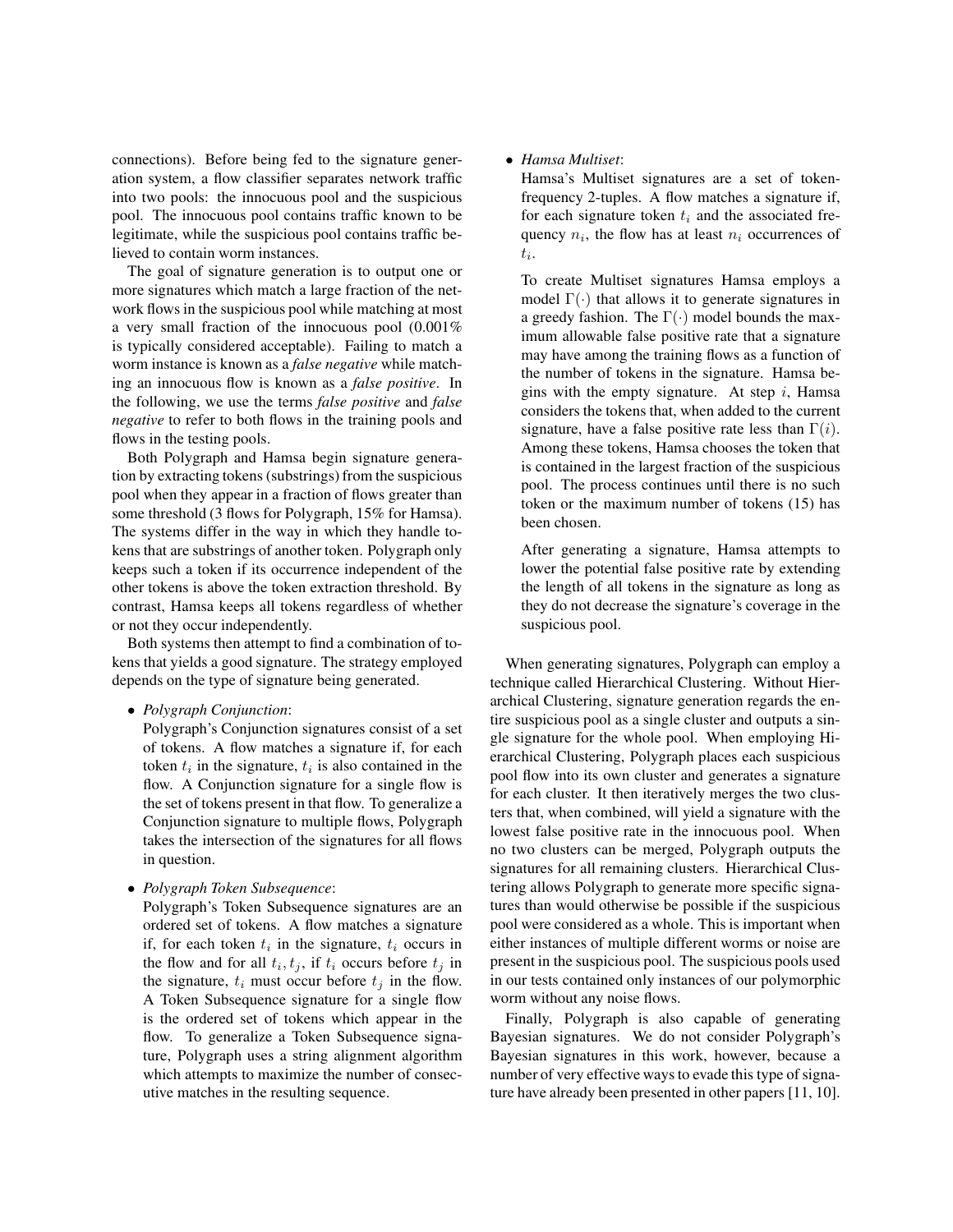## 4 Experimental Evaluation

The purpose of our experiments is to show how a polymorphic web-based worm can successfully avoid the current state-of-the-art signature generation tools. However, it is important to note that our goal is not to develop (neither to show how to develop) a full-fledged web worm. In fact, the existence of this type of malware has already been observed "in the wild" in the past few years. For example, the Santy worm [5], which was first detected in December 2004, infected the phpBB discussion forums using the Google search engine to find its victims.

We started our evaluation by identifying a vulnerability inside a PHP application that allows for arbitrary code execution. We selected a vulnerability in the Limbo CMS system [2]. In this case, an attacker can execute arbitrary PHP code on the computer running the vulnerable application, due to a failure in the application to properly sanitize the user-supplied Itemid parameter to the index.php script.

We then wrote a proof-of-concept worm that exploited the Limbo vulnerability. This simple memory-resident hit-list worm [13] uploads a copy of itself in Limbo's Itemid parameter where it gains execution on the remote system and exploits its portion of the hit-list. In order to successfully exploit Limbo, the worm formats itself as a single PHP expression that Limbo includes in a call to the PHP eval function.

This basic implementation was then transformed into a polymorphic worm using our PHolyP tool. In addition to the set of general purpose mutation techniques applied by our polymorphic engine, we also added a few specific transformations to increase the randomness of the worm instances. For example, the worm non-deterministically chooses the request method and payload encoding format. It non-deterministically url-encodes certain characters to reduce the presence of certain tokens. Also, it chooses non-deterministically whether or not to apply a content encoding to the request body, it pads the length of the request in order to avoid trivial signatures on the size of the worm's representation, it randomizes the order and appearance of HTTP headers, it non-deterministically places some of the parameters in the query string, and it prefixes the payload with random sub-expressions.

Finally, in order to test the signature generation tools, we needed to create a dataset containing some attackfree Limbo traffic and a malicious dataset containing instances of our worm. We created the clean dataset as a composition of outgoing web requests originating from a local LAN, of traffic collected by manually using the Limbo application, and of traffic automatically generated by running a set of scripts that simulated realistic user activity. The scripts used in the experiments are based on a browser (the KHTML component that is part of the KDE library) controlled by a python program. Two sets of scripts, one simulating a registered user and one simulating a casual visitor, were programmed to navigate through the web pages and to randomly submit realistic data to the various application forms. This traffic was coalesced into innocuous training and test pools containing 9,393 and 32,286 flows, respectively.

The malicious traffic was generated by using a worm instance to repeatedly generate requests designed to exploit a web server running the vulnerable application. Each request included a new worm variant randomly generated by our polymorphic engine.

When testing Polygraph and Hamsa, we used exactly the same settings presented in the original papers [9, 8]. We conducted 5 trials, each testing suspicious training pools containing 5, 10, 25, 50, 100, and 200 worm variants along with a suspicious test pool containing 15,049 variants. In each case, the suspicious pool contained only variants of a single polymorphic worm without any noise – a best-case scenario for the signature generation systems.

Unfortunately, in order to make Polygraph's runtimes tractable, we were forced to truncate the worm payload in all flows to limit the maximum size of each flow to approximately 1KB. This gave Polygraph an unfair advantage over Hamsa, however, it was necessary in order to be able to conduct our experiments in a timely fashion. Also due to performance constraints, we do not give results for Polygraph's Hierarchical Clustering (HC) signatures with a training pool size of 200 flows.



Figure 1: False Negatives by signature type

Figures 1 and 2 depict the median performance of the different types of signatures over the 5 trials. For Polygraph, results are shown with Hierarchical Clustering both enabled and disabled. Hamsa's Multiset signature and Polygraph's signatures with Hierarchical Clustering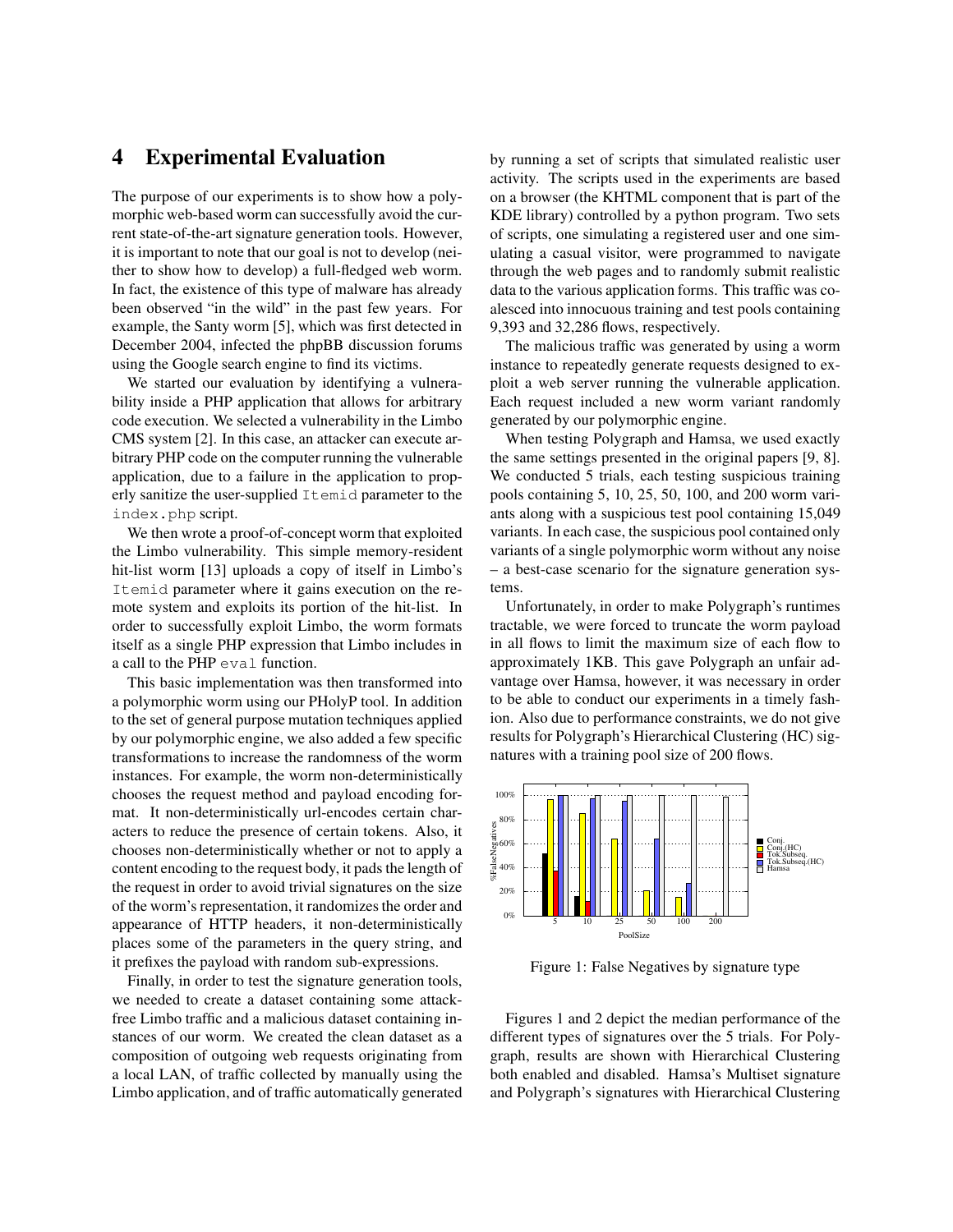

Figure 2: False Positives by signature type

enabled all exhibit non-negligible false negative rates because they are overly specific. On the other hand, Polygraph's signatures without Hierarchical Clustering have no false negatives because they are too general. The Conjunction signatures have a false positive rate of 52.17% while the Token Subsequence signatures exhibit a false positive rate of 50.13% (far too high to be useful).

Hamsa's signatures pick up a large number of tokens that are present coincidentally in the encrypted payload of the worm variants in the suspicious pool causing matching to fail on many worm variants that do not contain one or more of the tokens. A representative Hamsa signature can be found in Appendix A.

The Polygraph signatures without Hierarchical Clustering err in the other direction. They effectively block *all* requests to the /index.php script – creating a denial of service condition for any URLs that contain the substring /index.php. Due to their extreme generality, the signatures match a significant number of innocuous flows as well. Examples of Polygraph signatures are shown in Appendix B.

In the initial version of this paper, we reported the false negative rates for Polygraph's HC enabled Conjunction and Token Subsequence signatures as 82.67% and 91.57% respectively. While preparing the final version of this paper, we discovered that Polygraph was reporting inaccurate results when HC was enabled. After fixing Polygraph we determined that the actual false negative rates were 15.93% and 18.18%. While these results are far more modest, they are still non-negligible success probabilities – more than 1 in 6 worm instances evades the signatures. Through preliminary additional testing we have created variants of our worm that achieve median false negative rates of 15.71% against Conjunction signatures and 26.85% against Token Subsequence signatures with HC enabled. We believe that these results could be improved even further with additional development effort as we have not fully explored all the possibilities for polymorphism available to worms targeting web applications.

#### 5 Related Work

In [11], the authors present attacks against Polygraph's algorithms both for deriving Conjunction and Token Subsequence signatures and for deriving Bayesian signatures. The authors demonstrate that an attacker can use noise injected into Polygraph's suspicious pool to cause Polygraph's clustering algorithm to exclude a worm's invariants from the signatures that are generated. The authors then proceed to demonstrate how including substrings of tokens that are moderately common in innocuous traffic can be used to defeat Polygraph's Bayesian learner. A worm containing substrings of tokens found in innocuous traffic can artificially decrease the matching threshold set by Polygraph. Polygraph's Bayesian learner is then forced to choose between unacceptably high false positive rates or unacceptably high false negative rates.

Newsome et al. [10] strengthen and generalize the attack on Polygraph's Bayesian learner presented by [11] in what they refer to as the Correlated Outlier Attack. They demonstrate that an attacker can force the learner to choose between high false positives and high false negatives without needing to inject noise into the suspicious pool. They also demonstrate that the attack may be strengthened further by poisoning of the innocuous pool (perhaps long before the vulnerability is discovered).

Newsome et al. also present several attacks against Polygraph's Conjunction and Token Subsequence signatures known as Red Herring attacks. These attacks use coincidental patterns, or pseudo-invariants, that are removed over time in order to cause Polygraph to derive signatures that are too specific to match most instances of a worm. The authors note that, while not immune to their Red Herring attacks, Hamsa is much less susceptible than Polygraph.

Rather than attacking Polygraph or Hamsa's techniques directly, as is the case with previous work, we demonstrate that the degree of polymorphism available to worms that do not exploit memory corruption vulnerabilities can prevent these systems from deriving precise signatures despite being trained in an idealized (noisefree) setting. In some sense, the high degree of randomness present in our worm could be considered to be a coincidental Red Herring attack. However, we have made no attempt to directly attack either system, only to pro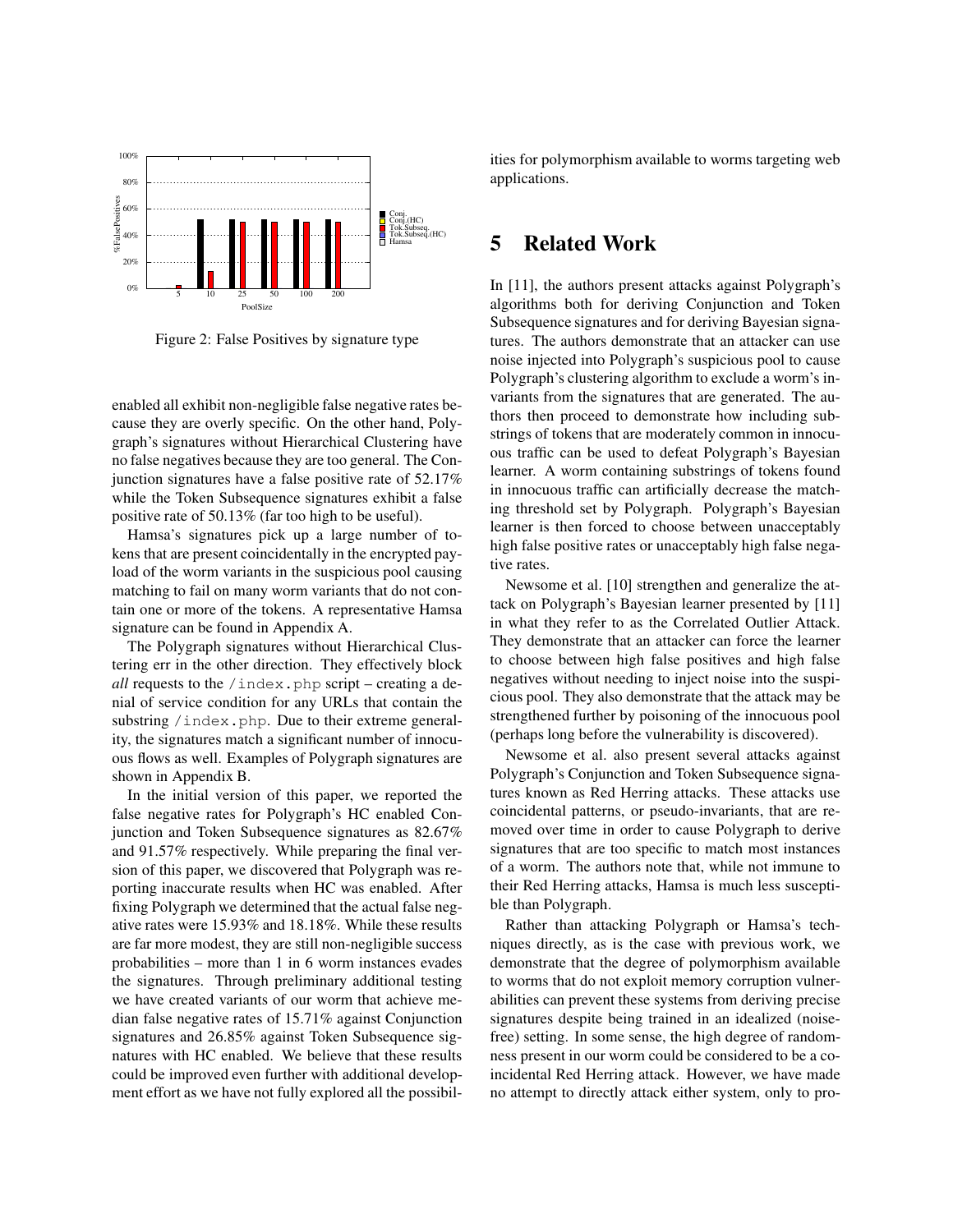duce worm variants with the highest degree of polymorphism possible.

## 6 Conclusions

In this paper we presented an analysis of the ability of state-of-the-art polymorphic worm detection systems to detect worms that do not exploit memory corruption vulnerabilities. To this end, we developed a novel PHPbased worm that exploits an arbitrary PHP code execution vulnerability and we tested the ability of two worm detection systems to classify this kind of worm. The results show that many of the assumptions that are at the basis of existing detection techniques (e.g., the fact that the address used to overwrite a pointer must contain some constant part) do not hold for this type of worm.

# References

- [1] Piotr Bania. TAPiON Polymorphic Decryptor Generator. http://www.piotrbania.com/ all/tapion/, 2005.
- [2] BID-16902. Limbo CMS Frontpage Arbitrary PHP Command Execution Vulnerability. http:// www.securityfocus.com/bid/16902/.
- [3] V. Bontchev. Future Trends in Virus Writing. White Paper, 1994.
- [4] CAN-2003-0245. Apache APR\_PSPrintf Memory Corruption Vulnerability. http://www. securityfocus.com/bid/7723.
- [5] SANS Internet Storm Center. Santy worm. http://isc.sans.org/diary.html? storyid=399.
- [6] T. DeTristan, T. Ulenspiegel, Y. Malcom, and M. von Underduk. Polymorphic Shellcode Engine Using Spectrum Analysis. http://www. phrack.org/show.php?p=61&a=9.
- [7] C. Kruegel, E. Kirda, D. Mutz, W. Robertson, and G. Vigna. Polymorphic Worm Detection Using Structural Information of Executables. In *Proceedings of the International Symposium on Recent Advances in Intrusion Detection (RAID)*, volume 3858 of *LNCS*, pages 207–226, Seattle, WA, September 2005. Springer-Verlag.
- [8] Z. Li, M. Sanghi, Y. Chen, M.Y. Kao, and B. Chavez. Hamsa: Fast signature generation for zero-day polymorphic worms with provable attack resilience. *Proceedings of the 2006 IEEE Symposium on Security and Privacy (S&P06)*, pages 32– 47, 2006.
- [9] J. Newsome, B. Karp, and D. Song. Polygraph: Automatically Generating Signatures for Polymorphic Worms. In *IEEE Symposium on Security and Privacy*, 2005.
- [10] J. Newsome, B. Karp, and D. Song. Paragraph: Thwarting Signature Learning by Training Maliciously. In *Proceedings of RAID 2006*, pages 81– 105, September 2006.
- [11] R. Perdisci, D. Dagon, W. Lee, P. Fogla, and M. Sharif. Misleading Worm Signature Generators Using Deliberate Noise Injection. In *IEEE Symposium on Security and Privacy*, pages 17–31, May 2006.
- [12] SANS Institute. Lion Worm. http://www. sans.org/y2k/lion.htm.
- [13] Stuart Staniford, Vern Paxson, and Nicholas Weaver. How to 0wn the internet in your spare time. In *Proceedings of the 11th USENIX Security*, 2002.
- [14] Symantec. Symantec internet security threat report, March 2007.
- [15] N. Weaver, V. Paxson, S. Staniford, and R. Cunningham. A Taxonomy of Computer Worms. In *ACM Workshop on Rapid Malcode*, October 2003.
- [16] N. Weaver, S. Staniford, and V. Paxson. Very Fast Containment of Scanning Worms. In *13th Usenix Security Symposium*, 2004.

### A Representative Hamsa Signature

The following (truncated) signature was generated by Hamsa for a suspicious pool size of 200 variants. It yields a test pool false negative rate of 91.84% with no false positives. It consists primarily of tokens that occur coincidently within the encrypted payload of the worm variants.

{'G7': 1, 'G6': 1, 'G5': 1, 'G3': 1, 'G1': 1, 'G9': 1, 'G8': 1, 'G%': 1, 'GW': 1, 'GV': 1, 'GU': 2, 'GS': 1, 'GP': 1, 'GZ': 1, 'GY': 1, 'GX': 1, 'GF': 1, 'GE': 1,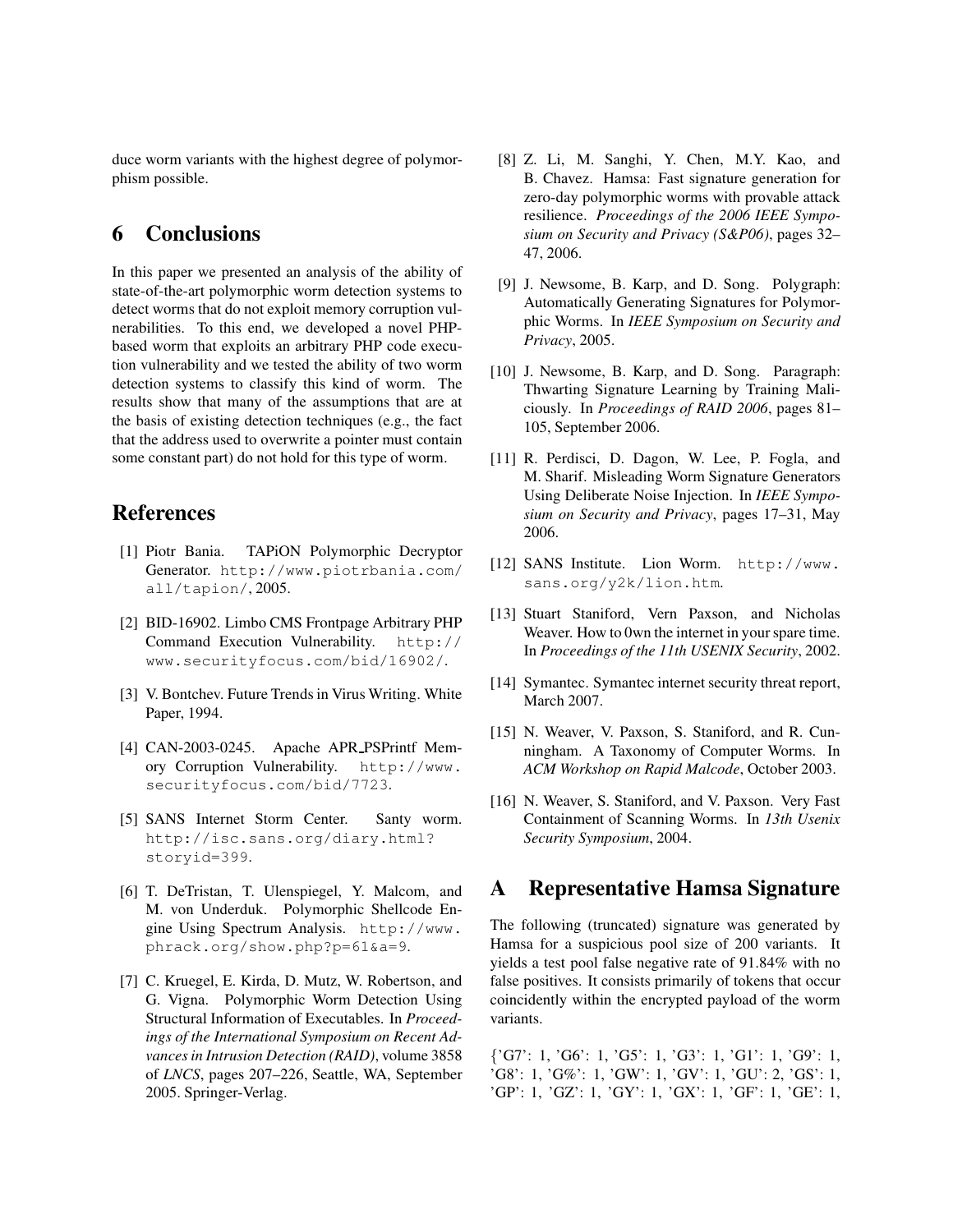'GD': 1, 'GA': 1, 'GM': 1, 'GJ': 1, 'GI': 1, 'Gw': 1, 'Gt': 1, 'Gq': 1, 'Gp': 1, 'Gz': 1, 'Gg': 2, 'Gd': 1, 'Gb': 1, 'Gj': 1, 'Gh': 1, 'Z8': 1, 'Z6': 2, 'Z0': 1, 'Z1': 1, 'Z2': 1, 'Z3': 1, 'ZL': 1, 'ZM': 1, 'ZN': 1, 'ZH': 1, 'ZJ': 1, 'ZD': 1, 'ZE': 1, 'ZF': 1, 'ZG': 1, 'ZB': 1, 'ZC': 1, 'ZT': 1, 'ZU': 1, 'ZV': 1, 'ZW': 1, 'ZS': 1, 'Zl': 1, 'Zm': 1, 'Zb': 1, '3f': 1, 'Zy': 1, 'Zv': 1, 'Zw': 1, 'Zp': 1, 'Zq': 1, 'Zr': 1, '9i': 1, '9h': 1, '9j': 1, '9l': 1, '9d': 1, '9y': 1, '9x': 1, '9p': 1, '9s': 1, '9r': 1, '9u': 1, '9t': 1, '9w': 1, '9v': 1, '9H': 1, '9M': 2, '9N': 1, '9C': 1, '9B': 1, '9F': 1, 'm4': 1, 'm6': 1, 'm1': 1, 'm0': 1, 'm3': 1, '9U': 1, '9T': 1, '9W': 1, 'mE': 1, 'mD': 1, 'mG': 1, 'mF': 1, 'mA': 1, '9%': 5, 'mU': 1, 'mW': 1, 'mV': 1, 'mQ': 2, 'mP': 1, 'mR': 1, '91': 1, '93': 1, '92': 2, 'mY': 1, 'mZ': 1, 'me': 1, 'mg': 1, 'mb': 2, 'mj': 1, 'mt': 1, 'mw': 1, 'ms': 1, 'mx': 1, 'mz': 1, 'Lg': 1, 'Ld': 1, 'Le': 2, 'Ln': 2, 'Lm': 1, 'Lj': 1, 'Lv': 1, 'Lw': 1, 'Lr': 1, 'Ls': 1, 'LG': 1, 'LD': 1, 'LC': 1, 'LA': 1, 'LM': 1, 'LH': 1, 'LI': 1, 'LV': 1, 'LT': 1, 'LU': 1, 'LR': 1, 'L7': 1, 'L4': 1, 'L8': 1, '1P': 1, '1V': 1, 'V2': 1, 'V5': 1, '1Z': 2, 'iN': 1, '%2F%2': 1, 'rT': 1, 'rU': 1, 'rW': 1, 'rP': 2, 'rQ': 1, 'rR': 1, 'rX': 1, 'rY': 1, 'rZ': 2, 'rC': 1, 'rL': 1, 'rM': 1, 'rO': 2, 'rH': 1, 'rI': 1, 'rJ': 1, 'rK': 1, 'rt': 1, 'rq': 1, 'rr': 1, 'rx': 1, 'i1': 1, 'rc': 1, 'ro': 2, 'rh': 1, 'ri': 1, 'i2': 1, '1p': 1, '1s': 1, '1r': 1, 'i7': 2, 'r6': 1, 'r2': 1, '1v': 1, '1b': 1, '1h': 1, 'Q1': 1, 'Q3': 1, 'Q5': 1, 'Q4': 1, 'Q7': 1, 'Q6': 1, 'Q9': 1, 'Q8': 1, 'Qp': 1,  $Qs': 1, Qu': 2, Qt': 1, ...$ 

# B Representative Polygraph Signatures

#### B.1 Conjunction (HC disabled)

The following signature was generated by Polygraph for a suspicious pool of 200 variants. It has a 52.16% false positive rate with no false negatives.

 $\{ 'T \, \prime\, \prime\, \cdot\, \cdot \cdot \}$  HTTP/1.1', '\nHost:' }

This signature will block all HTTP 1.1 requests that contain the string /index.php – creating a denial of service condition for all URLs with /index.php as a substring.

#### B.2 Token Subsequence (HC disabled)

The following signature was generated by Polygraph for a suspicious pool of 200 variants. It has a false positive rate of 50.13% with no false negatives. Like the Conjunction signature above, this signature blocks all HTTP 1.1 requests to any URL containing /index.php.

('T ', '/index.php', ' HTTP/1.1', '\nHost: ')

#### B.3 Conjunction (HC enabled)

The following Conjunction signatures were generated by Polygraph for a suspicious pool of 100 variants with Hierarchical Clustering enabled. The total false negative rate (i.e. instances missed by all signatures) is 15.71% with no false positives. In all, eight individual signatures were generated. Four are shown below.

The two following signatures both capture data that is posted to /index.php with a Content-Encoding applied.

'ww', ' $\hbar$ Host: ', ' HTTP/1.1', '/index.php', 'gzip', '\nContent-', 'ength: '\nContent-Type: application/x-www-formurlencoded', '\nContent-Encoding: ', 'POST /',  $'\n\times1f\xx8b\tx08\tx00\tx00\tx00\tx00\tx00\tx00\tx03',$ . . . }

{ 'ww', 'com', 'limbo', '/index.php', 'ength: ',  $\lambda$  www.ec.m,  $\lambda$ ,  $\lambda$ ,  $\lambda$ ,  $\lambda$ ,  $\lambda$ ,  $\lambda$ ,  $\lambda$ ,  $\lambda$ ,  $\lambda$ ,  $\lambda$ ,  $\lambda$ ,  $\lambda$ ,  $\lambda$ ,  $\lambda$ ,  $\lambda$ ,  $\lambda$ ,  $\lambda$ ,  $\lambda$ ,  $\lambda$ ,  $\lambda$ ,  $\lambda$ ,  $\lambda$ ,  $\lambda$ ,  $\lambda$ ,  $\lambda$ ,  $\lambda$ ,  $\lambda$ ,  $\lambda$ ,  $\lambda$ ,  $\lambda$ ,  $\lambda$ ,  $\lambda$ ,  $\lambda$ ,  $\lambda$ ,  $\$ 'POST /', '\nContent-Type: application/x-www-formurlencoded\n', ' HTTP/1.1\nContent-', '\x10\xfc\x1a' }

The following two signatures result from GET and POST requests without any Content-Encoding. The first signature captures escape sequences found in the plain url-encoded payload. The second signature captures sequences found in a payload that has been encoded using quoted-printable encoding.

 $\{$  '%3', '%2', 'li', 'T /', '\nHost: ', ' HTTP/1.1', '/index.php', 'B%', '09', '%0', '%2F', '%4', '%0A', '%6', '%23', '9%2', '%2b', '%2f', '%2C%', '%2f%' }

 $\{$  '%2', 'A%3', 'T /', '\nHost: ', ' HTTP/1.1', '20', '%7', '/index.php', '1%3', 'B%', 'a%3', 'd%3', '2C', 'c%3', 'dA', '%5', 'e%3D', 'b%3', 'f%3', 'DE', 'E%', 'C%3', '2%3d', '2%3D', '%3de', '%3d8', '%3db', '%3D1', '%3D0', . . . }